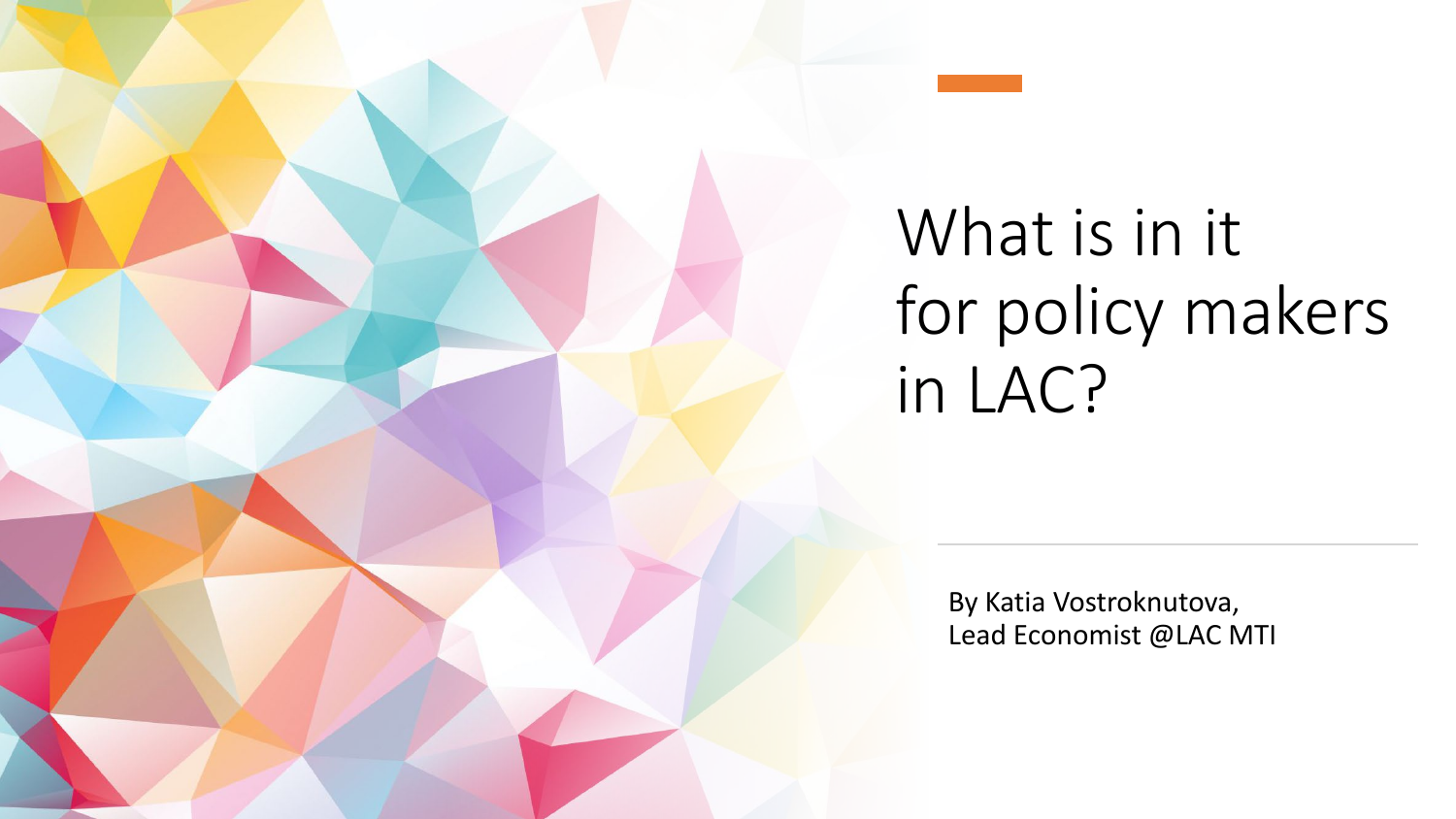## Recovery agenda in LAC

- Inequality, jobs
- Fiscal space
- Social unrest
- "Living another lost decade"
- Trade-offs are starker than in other MIC regions
- Social and fiscal closely connected
- No wonder:
	- EMDEs choose high speed/ fast impact
	- More "brown" than "green"



0 10 20 Deliquency/Security Under/Unemployment Economy **Politics** Corruption Education **Health** Poverty Violence/Gangs Food Security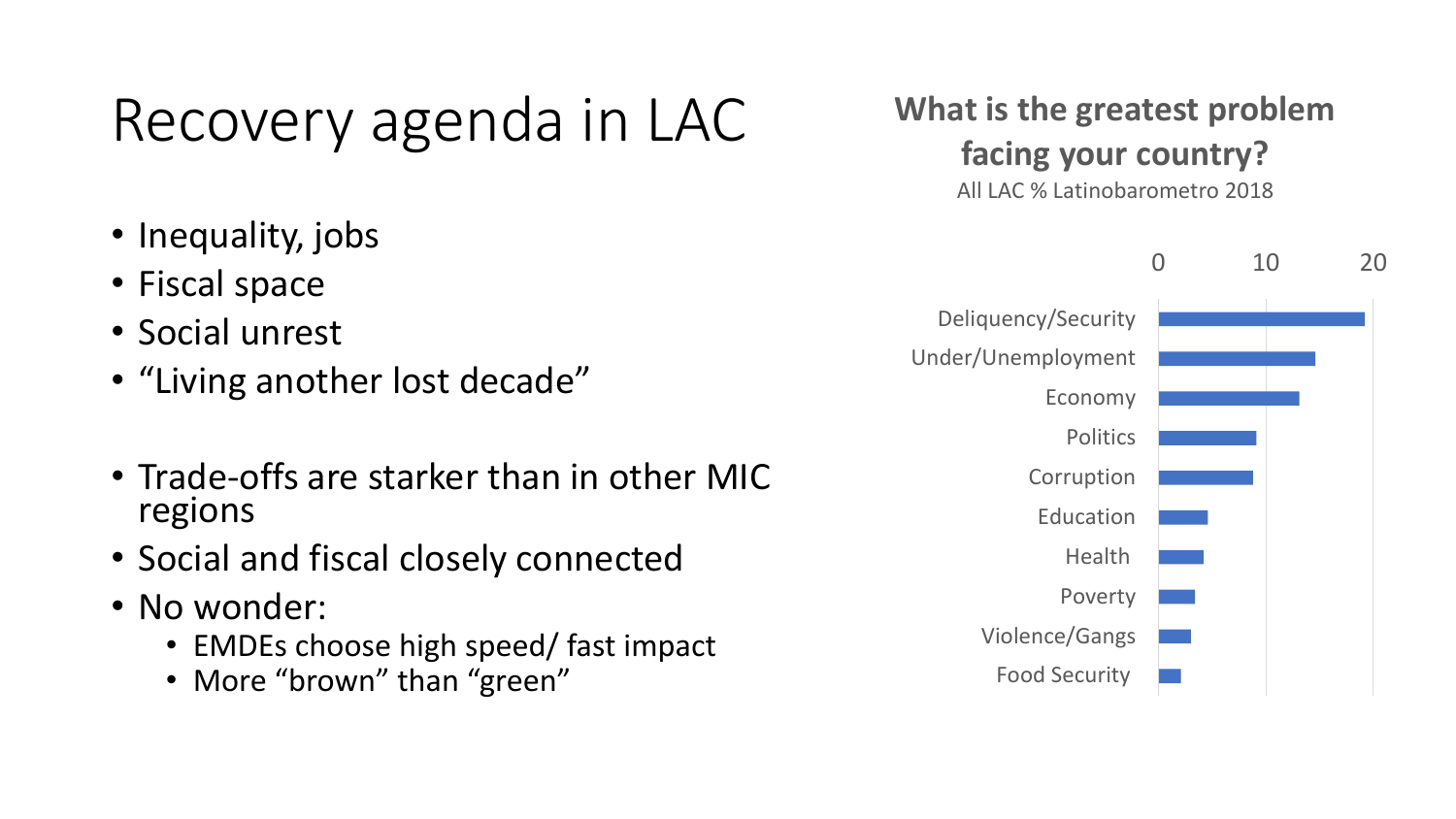## Inserting climate into the development agendas

- …Means giving viable choices/calculated trade-offs (e.g. green tax externality)
- Need for a different strategy (from Paris to Mexico City)
	- LAC is a carbon sink. Role of small MICs in mitigation
	- The unfortunate history of "picking winners" in LAC Must do better now
	- Lack of productivity is closely linked to distortions (e.g. Levy 2021, on social protection system)
	- High informality interferes with policy outcomes (e.g. vehicle/property taxes)
- The Post-COVID LAC Regional report "New ideas for a (green) recovery"
	- Puts fiscal constraints front and center
	- Cost/benefit analysis of policy options/packages
	- To deliver in 4 dimensions: growth, fiscal, equity, and green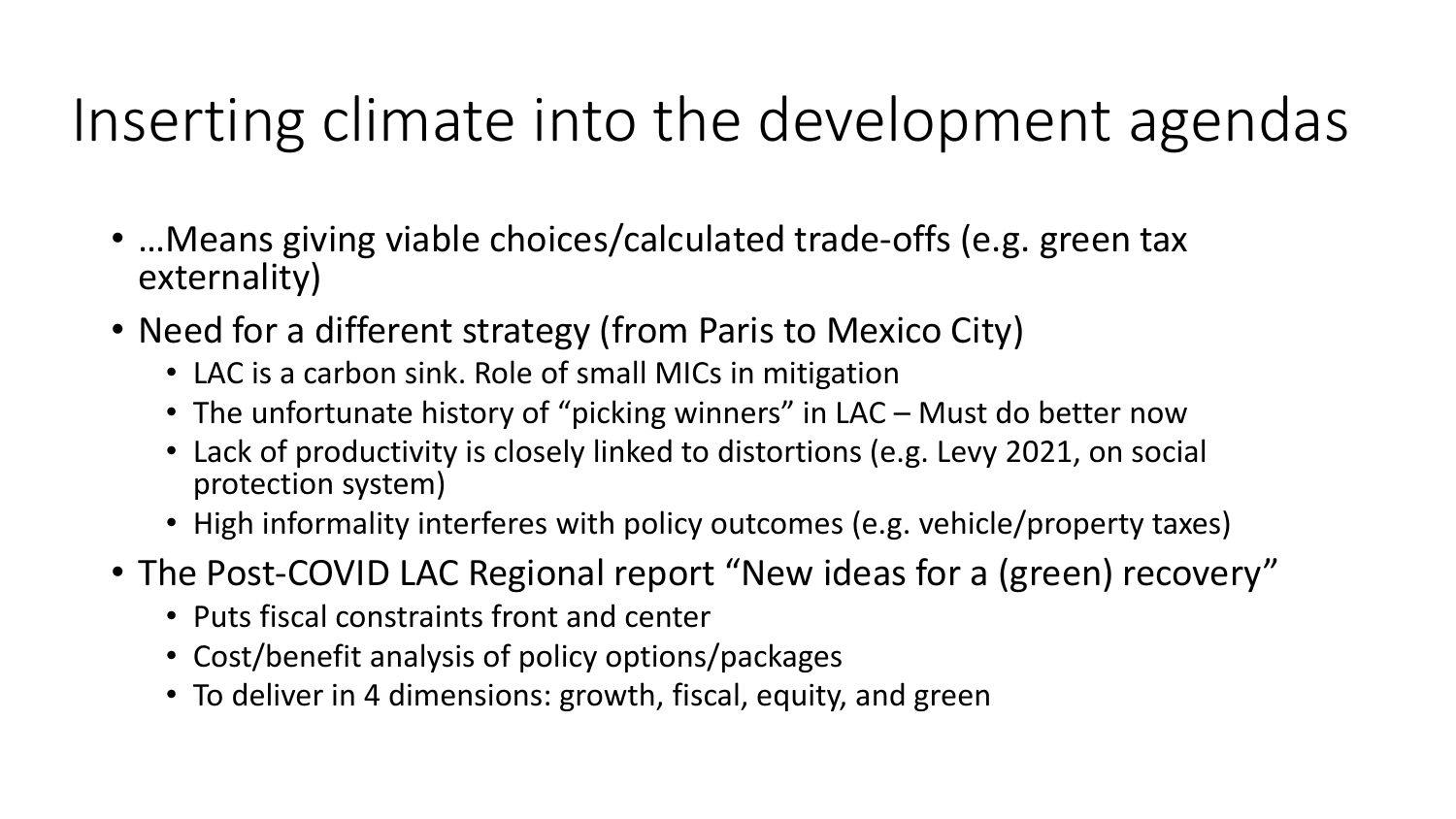## Why these papers are great

- Climate and policy: Pigato-Rafaty-Kurle
	- Links between short-term objectives and long-term outcomes
	- Benchmarking/cross-country comparisons
- Revenue/jobs/growth nexus: Heine-Schoder
	- Acknowledging policymakers "walk the fine line" (and giving us tools!)
	- Costs/benefits of fiscal policies
	- Differentiated by fuel prices level, business cycle
	- *Principles* of successful recovery
	- Informality and upstream/downstream implementation
- Spending composition: Catalano-Forni
	- Developing/detailing all-of-economy models
	- Link to energy prices
	- Trade-off investment/spending: Helpful for adaptation policy costing
	- Focus on policy packages and joint policy impact